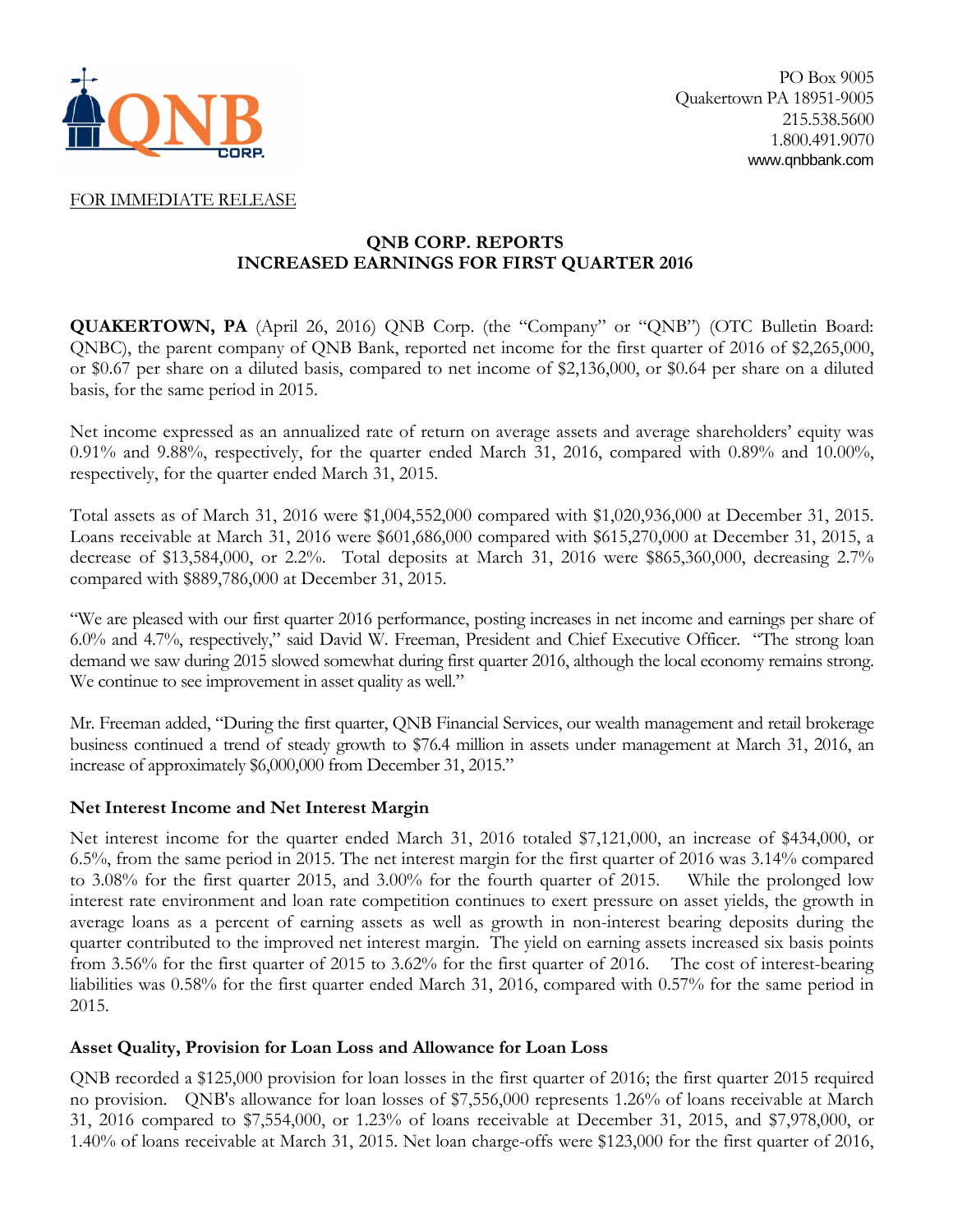#### Page 2 of 5

or 0.08% annualized of total average loans, compared with net charge-offs of \$23,000, or 0.02% annualized of total average loans for the first quarter of 2015.

Asset quality improved over the past year with total non-performing assets of \$12,765,000 as of March 31, 2016 compared with \$13,372,000 as of December 31, 2015, and \$13,517,000 as of March 31, 2015. Included in this classification are non-performing loans, other real estate owned (OREO) and repossessed assets, and nonperforming pooled trust preferred securities. Total non-performing loans, which represent loans on nonaccrual status, loans past due 90 days or more and still accruing interest and restructured loans were \$10,110,000, or 1.68% of loans receivable at March 31, 2016, compared with \$10,719,000, or 1.74% of loans receivable at December 31, 2015, and \$10,279,000, or 1.80% of loans receivable at March 31, 2015. In cases where there is a collateral shortfall on impaired loans, specific impairment reserves have been established based on updated collateral values even if the borrower continues to pay in accordance with the terms of the agreement. At March 31, 2016, \$6,129,000, or approximately 69% of the loans classified as non-accrual are current or past due less than 30 days. Commercial loans classified as substandard or doubtful, which includes non-performing loans, also improved. At March 31, 2016 substandard or doubtful loans totaled \$25,970,000, a reduction of \$1,355,000, or 5.0%, from the \$27,325,000 reported at December 31, 2015 and a decrease of \$2,845,000, or 9.9%, from the \$28,815,000 reported at March 31, 2015.

QNB had no OREO and other repossessed assets as of March 31, 2016 compared with three properties with a carrying value of \$664,000 at March 31, 2015. Non-accrual pooled trust preferred securities are carried at fair value of \$2,655,000, \$2,653,000, and \$2,574,000, at March 31, 2016, December 31, 2015, and March 31, 2015, respectively. The increase in the carrying value of these securities reflects an improvement in their fair value.

# **Non-Interest Income**

Total non-interest income was \$1,576,000 for the first quarter of 2016, a decrease of \$101,000, or 6.0%, compared with the same period in 2015. Net gains on investment securities declined \$184,000, or 36.6%, from \$503,000 in first quarter 2015 to \$319,000 in first quarter 2016. Fees for services to customers decreased \$19,000, or 4.7%, from \$402,000 at March 31, 2015 to \$383,000 at March 31, 2016, due primarily to a decrease in net overdraft income and the elimination of an ATM network service charge in September 2015. QNB originates residential mortgage loans for sale in the secondary market. Net gains on sale of loans decreased \$14,000, or 22.2%, from \$63,000 during the first quarter of 2015 to \$49,000 during the first quarter 2016 due to a decline in salable residential mortgage activity.

These reductions in fee income were offset in part by a \$26,000, or 7.2%, increase in ATM and debit card income to \$388,000 for the first quarter 2016, due to increases in card-based transactions and expansion of checking account households. Net gain from trading activity increased \$19,000, or 126.7%, to \$34,000 for the quarter while the "other" category of non-interest income increased \$74,000, or 46.5%, to \$233,000 due primarily to net losses on sale of OREO recorded during the first quarter of 2015. During the first quarter of 2016, QNB held no OREO.

# **Non-Interest Expense**

Total non-interest expense was \$5,519,000 for the first quarter of 2016, decreasing slightly from \$5,527,000 for the same period in 2015. Salaries and benefits expense increased \$58,000, or 1.9%, to \$3,054,000 when comparing the two quarters. Salary expense comprises the majority of this increase, up \$43,000, or 1.8%, to \$2,353,000 during the first quarter 2016 compared to the same period in 2015. Net occupancy and furniture and equipment expense decreased \$17,000, or 1.9%, to \$866,000 for the first quarter 2016, with utilities and building maintenance cost reductions partially offset by increased rent and reduced building rental income. Other non-interest expense decreased \$49,000, or 3.0%, when comparing first quarter 2016 with first quarter 2015, with a reduction in foreclosure and OREO expense as the primary contributor. Provision for income taxes increased \$87,000, or 12.4%, to \$788,000 in the first quarter 2016. The effective tax rate for the first quarter of 2016 and 2015 was 25.8% and 24.7%, respectively. The increase in effective rate was due to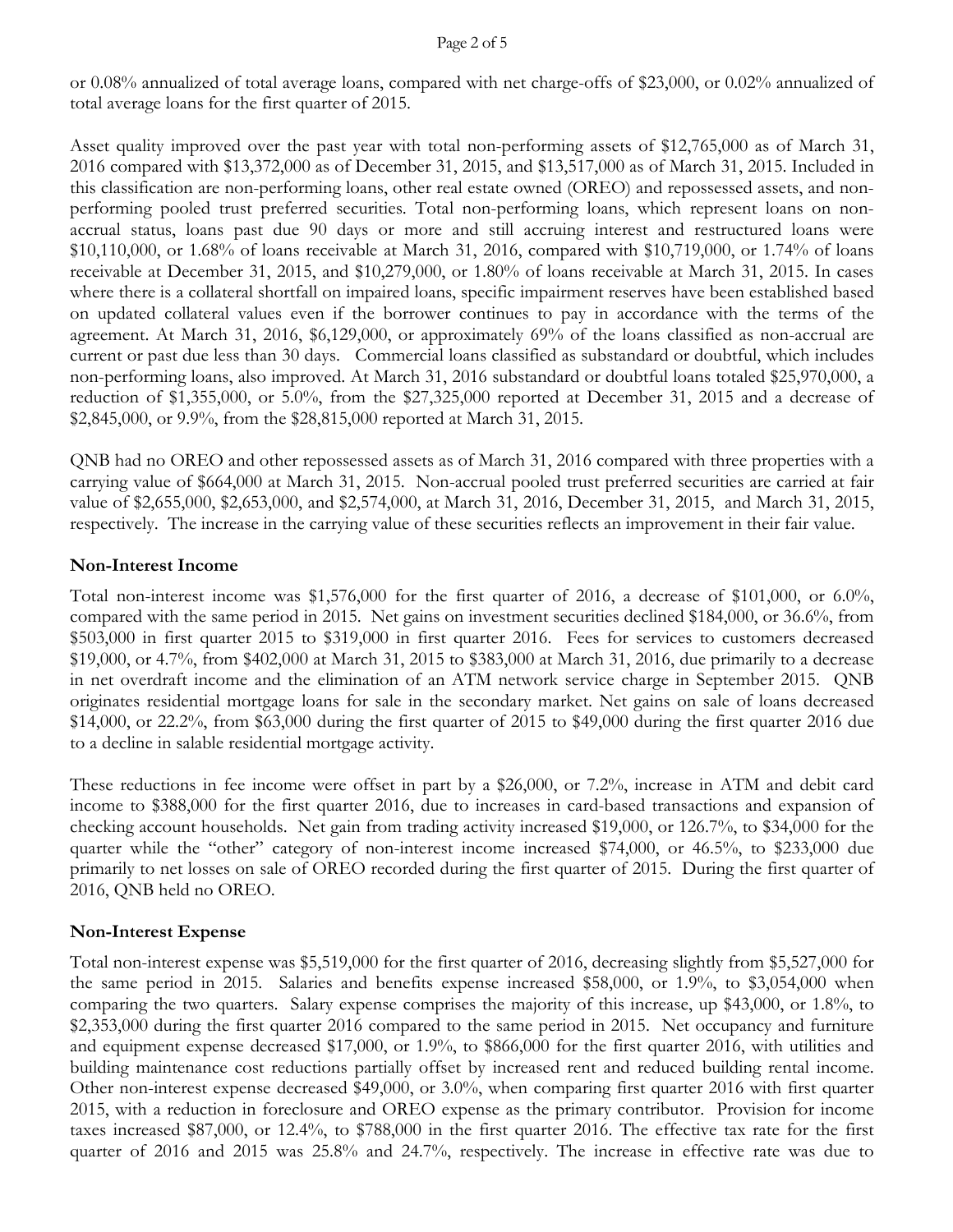increased pre-tax net income, a higher proportion of taxable income and increased state income taxes during the first quarter 2016 compared to the same period in 2015.

### **About the Company**

QNB Corp. is the holding company for QNB Bank, which is headquartered in Quakertown, Pennsylvania. QNB Bank currently operates eleven branches in Bucks, Montgomery and Lehigh Counties and offers commercial and retail banking services in the communities it serves. In addition, the Company provides securities and advisory services under the name of QNB Financial Services through Investment Professionals, Inc., a registered Broker/Dealer and Registered Investment Advisor, and title insurance as a member of Laurel Abstract Company LLC. More information about QNB Corp. and QNB Bank is available at www.qnbbank.com.

#### **Forward Looking Statement**

This press release may contain forward-looking statements as defined in the Private Securities Litigation Act of 1995. Actual results and trends could differ materially from those set forth in such statements due to various factors. Such factors include the possibility that increased demand or prices for the Company's financial services and products may not occur, changing economic and competitive conditions, technological developments, and other risks and uncertainties, including those detailed in the Company's filings with the Securities and Exchange Commission, including "Item lA. Risk Factors," set forth in the Company's Annual Report on Form 10-K for the fiscal year ended December 31, 2015. You should not place undue reliance on any forward-looking statements. These statements speak only as of the date of this press release, even if subsequently made available by the Company on its website or otherwise. The Company undertakes no obligation to update or revise these statements to reflect events or circumstances occurring after the date of this press release.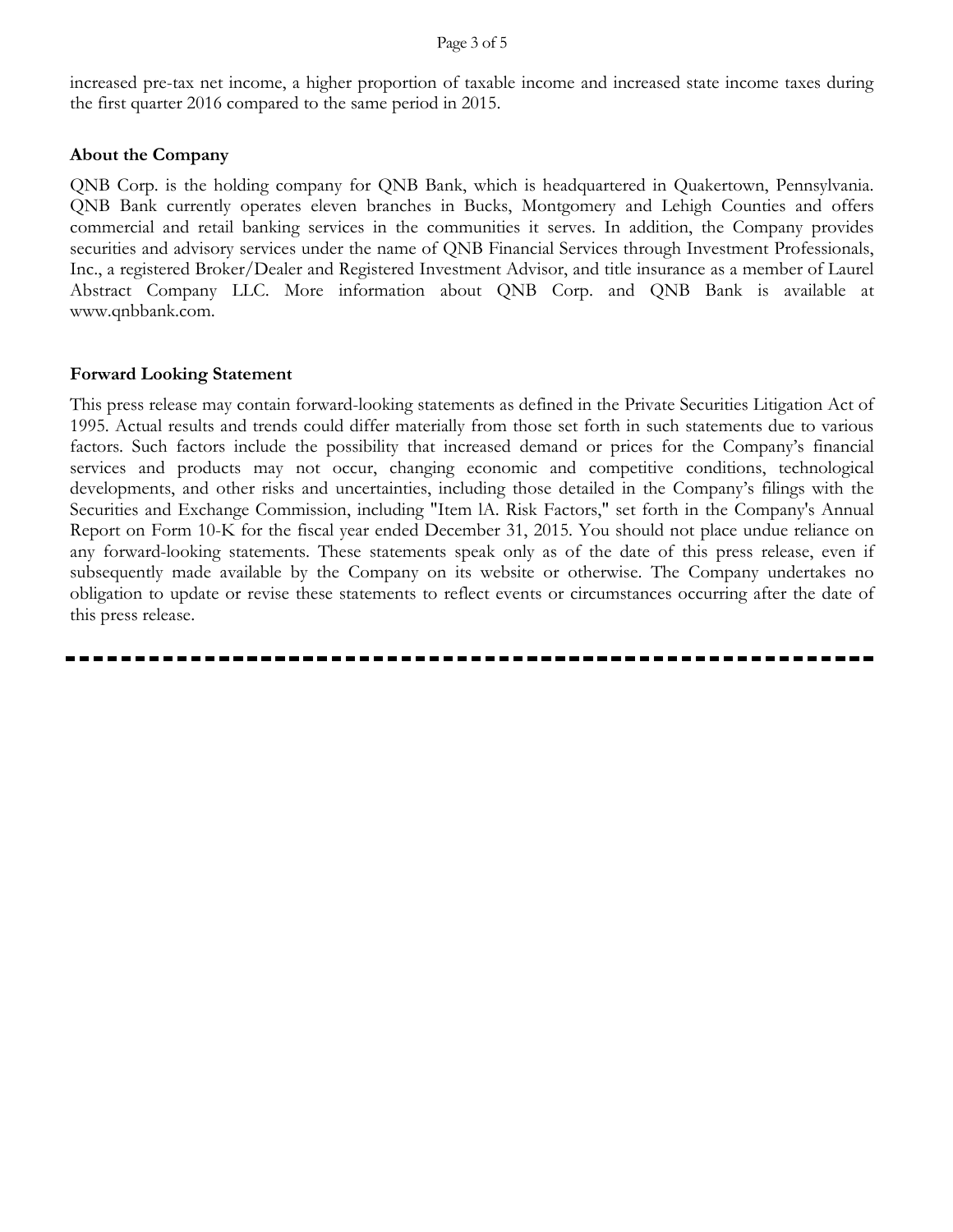| QNB Corp.<br><b>Consolidated Selected Financial Data (unaudited)</b> |             |         |             |          |         |             |         |           |         |           |  |
|----------------------------------------------------------------------|-------------|---------|-------------|----------|---------|-------------|---------|-----------|---------|-----------|--|
|                                                                      |             |         |             |          |         |             |         |           |         |           |  |
| (Dollars in thousands)                                               |             |         |             |          |         |             |         |           |         |           |  |
| <b>Balance Sheet (Period End)</b>                                    |             | 3/31/16 |             | 12/31/15 |         | 9/30/15     |         | 6/30/15   |         | 3/31/15   |  |
| Assets                                                               | \$1,004,552 |         | \$1,020,936 |          |         | \$1,039,317 |         | \$955,245 |         | \$992,918 |  |
| Investment securities                                                |             |         |             |          |         |             |         |           |         |           |  |
| Trading                                                              |             | 4,006   |             | 4,189    |         | 3,625       |         | 3,871     |         | 4,183     |  |
| Available-for-sale                                                   | 345,118     |         | 361,915     |          | 362,568 |             | 330,231 |           | 350,810 |           |  |
| Held-to-maturity                                                     | 147         |         | 147         |          | 147     |             | 146     |           | 146     |           |  |
| Loans held-for-sale                                                  | 90          |         | 987         |          | 320     |             | 466     |           | 884     |           |  |
| Loans receivable                                                     | 601,686     |         | 615,270     |          | 582,255 |             | 578,256 |           | 570,708 |           |  |
| Allowance for loan losses                                            | (7, 556)    |         | (7, 554)    |          | (7,669) |             | (7,655) |           | (7,978) |           |  |
| Net loans                                                            | 594,130     |         |             | 607,716  |         | 574,586     |         | 570,601   |         | 562,730   |  |
| Deposits                                                             | 865,360     |         |             | 889,786  |         | 908,674     |         | 826,081   | 864,465 |           |  |
| Demand, non-interest bearing                                         | 105,660     |         |             | 98,543   | 98,092  |             | 97,060  |           |         | 100,493   |  |
| Interest-bearing demand, money market and savings                    | 532,597     |         |             | 563,867  |         | 581,488     |         | 494,877   |         | 526,427   |  |
| Time                                                                 | 227,103     |         |             | 227,376  |         | 229,094     |         | 234,144   | 237,545 |           |  |
| Short-term borrowings                                                | 40,426      |         |             | 37,163   |         | 32,588      |         | 32,896    |         | 35,868    |  |
| Shareholders' equity                                                 | 94,955      |         | 90,443      |          | 90,996  |             | 88,537  |           | 89,159  |           |  |
| <b>Asset Quality Data (Period End)</b>                               |             |         |             |          |         |             |         |           |         |           |  |
| Non-accrual loans                                                    | \$          | 8,834   | \$          | 9,420    | \$      | 8,082       | \$      | 9,823     | \$      | 7,847     |  |
| Loans past due 90 days or more and still accruing                    |             | 8       |             | 11       |         | 52          |         | 90        |         |           |  |
| Restructured loans                                                   |             | 1,268   |             | 1,288    |         | 626         |         | 2,177     |         | 2,432     |  |
| Non-performing loans                                                 |             | 10,110  |             | 10,719   |         | 8,760       |         | 12,090    |         | 10,279    |  |
| Other real estate owned and repossessed assets                       |             |         |             |          |         |             |         | 235       |         | 664       |  |
| Non-accrual pooled trust preferred securities                        |             | 2,655   |             | 2,653    |         | 2,600       |         | 2,694     |         | 2,574     |  |
| Non-performing assets                                                | \$          | 12,765  | \$          | 13,372   | \$      | 11,360      | \$      | 15,019    | \$      | 13,517    |  |
| Allowance for loan losses                                            | \$          | 7,556   | \$          | 7,554    | \$      | 7,669       |         | \$7,655   |         | \$7,978   |  |
| Non-performing loans / Loans excluding held-for-sale                 |             | 1.68%   |             | 1.74%    |         | 1.50%       |         | 2.09%     |         | 1.80%     |  |
| Non-performing assets / Assets                                       |             | 1.27%   |             | 1.31%    |         | 1.09%       |         | 1.57%     |         | 1.36%     |  |
| Allowance for loan losses / Loans excluding held-for-sale            | 1.26%       |         | 1.23%       |          |         | 1.32%       |         | 1.32%     | 1.40%   |           |  |